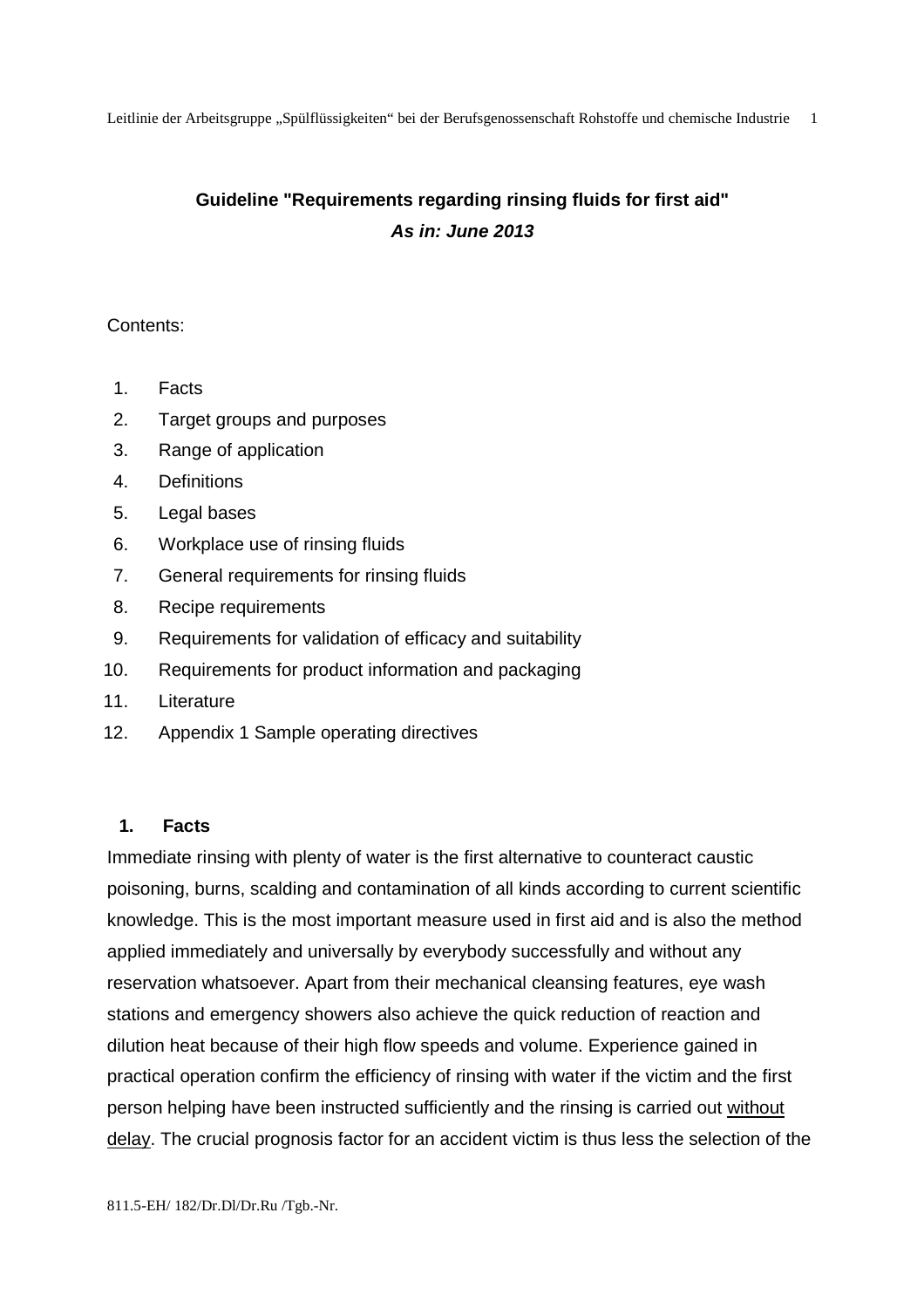rinsing fluid, but immediate, efficient rinsing, for a sufficient length of time with sufficient volumes of fluid! It must be ensured that there is a continuous availability of the fluid at all times; a loss of time before rinsing is begun must be avoided under all circumstances.

Rinsing fluids or solutions packed in other packages can be used

- in addition to available eye wash stations or emergency showers,
- when no drinking water, or water of comparable quality is available, or
- when special decontamination preparations are required
	- (e. g. for the decontamination of the skin when suffering from carbolic acid burns).

Rinsing must be performed immediately. The procurement of a specific rinsing fluid is not allowed to not delay the start of immediate rinsing. Prompt rinsing of the eyes, skin or mucous membranes is decisive for the immediate dilution or removal of caustic or poisonous substances to keep physical damage as low as possible.

Apart from stationary emergency showers or eye wash stations rinsing fluids can also be used at the place of work. However, there is no standard in Germany that can be called on for the evaluation of rinsing fluids as first aid preparations according to their biological, chemical and/or physical action. Therefore there is no uniform labelling available, regarding which requirements have been complied with.

# **2. Target groups and purposes**

The target group of this guideline are the people responsible within their field of operations, for the implementation and use of rinsing fluids and the people in their respective areas of operations, acting as advisory capacities in regard to first aid questions.

If rinsing fluids are used, this guideline should provide the employers with evaluation criteria and information on the requirements for rinsing fluids as substances for first aid.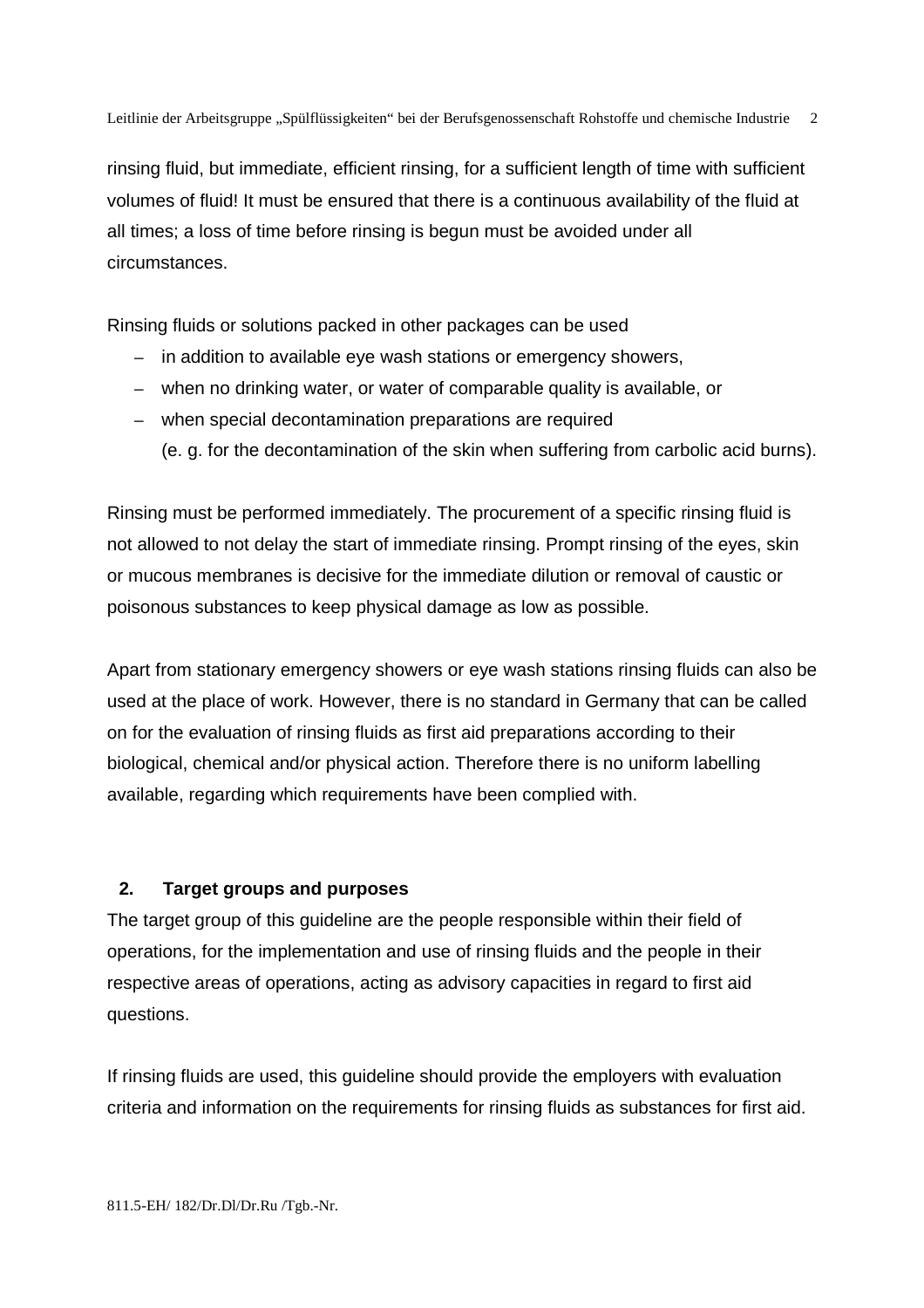This guideline should also help them to compare the various preparations, enabling them to decide which rinsing fluid is suitable for their requirements.

This guideline was prepared by a committee of experts with practical experience and operational knowledge, using the pertinent literature. The guideline also describes application instructions and requirements for the products.

# **3. Range of application**

This guideline applies to first aid measures for accidents with, for example, caustic or poisonous substances at the workplace, particularly when no eye wash stations or emergency showers are available.

They do not apply to secondary emergency treatment by qualified medical personnel, or to specific clinical medical treatment.

# **4. Definitions**

**Rinsing fluids** in the sense of this guideline are fluids that are manufactured in advance and supplied in packages as first aid preparations to be used to rinse eyes or the skin in emergencies.

**Eye rinsing fluids** in the sense of this guideline are rinsing fluids especially prepared for application to the eyes.

# **5. Legal bases**

The employer bears the responsibility for accident prevention and must ensure that the necessary first aid material and equipment are at disposal [regulations for the prevention of industrial accidents "Principles of Prevention" (BGV A 1- (Accident Prevention & insurance Association directives))].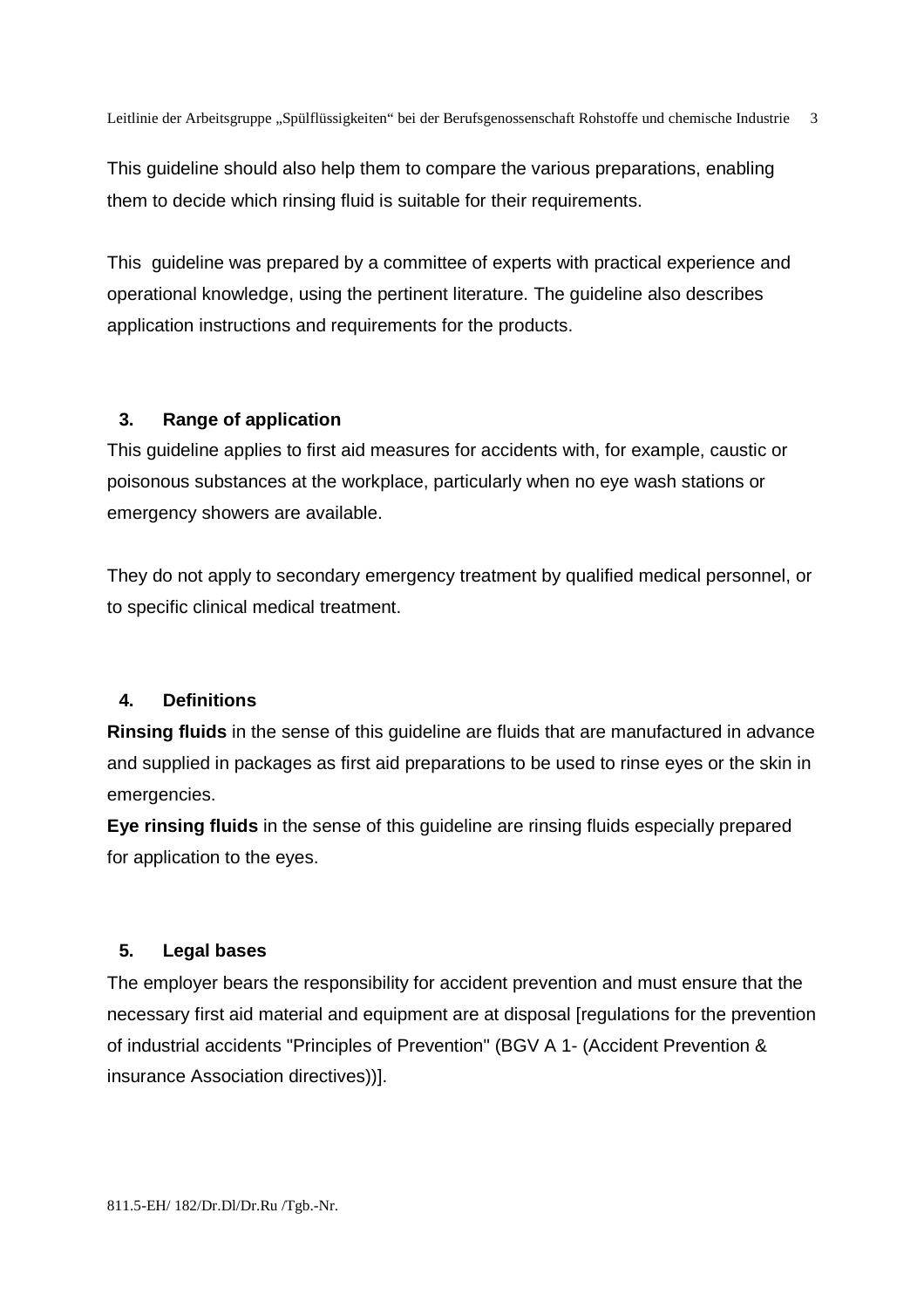The installation of emergency showers and eye wash station is required in the Basic Principles and Guidelines for laboratories (BGI/GUV-I 850-0e) and the technical regulations for hazardous material laboratories (TRGS 526) . Workplaces with similar hazards are also to be equipped with emergency showers and eye wash stations in compliance with the state of the art as described here.

If the installation of an eye wash station or an emergency shower is not possible, they both can be replaced with packaged rinsing fluids in divergence to these regulations.

The packages used for the eye rinsing fluids for acid burns of the eyes must comply with DIN 12930. This standard does not expressly apply to the rinsing fluids stored in these packages.

Rinsing fluids are either, drugs approved pursuant to the drug law by the Federal Institute for Drugs and Medical Devices (BfArM) / German Drug Agency, or Personal hygiene preparations pursuant to the cosmetics directives of the food and feed code, or Medicinal products pursuant to the medicinal product law or equivalent institutes in other European member states.

Further legal bases in national law are the workplace regulations in connection with the workplace ordinance (e.g. A 4.3) - the labour protection law - the hazardous materials directives and the following technical regulations governing the hazardous materials directives in the scope in which they still comply with the currently applicable law (e.g. TRGS 526).

Special measures of first aid are dealt with, in EU safety data sheets , the substance data sheets (M series) of the German Social Accident Insurance Institution for the raw materials and chemical industry (BG RCI) and in the GESTIS-, GISBAU- and GisChem data bases and in various specific Accident Prevention & insurance Association information (BGI) sheets.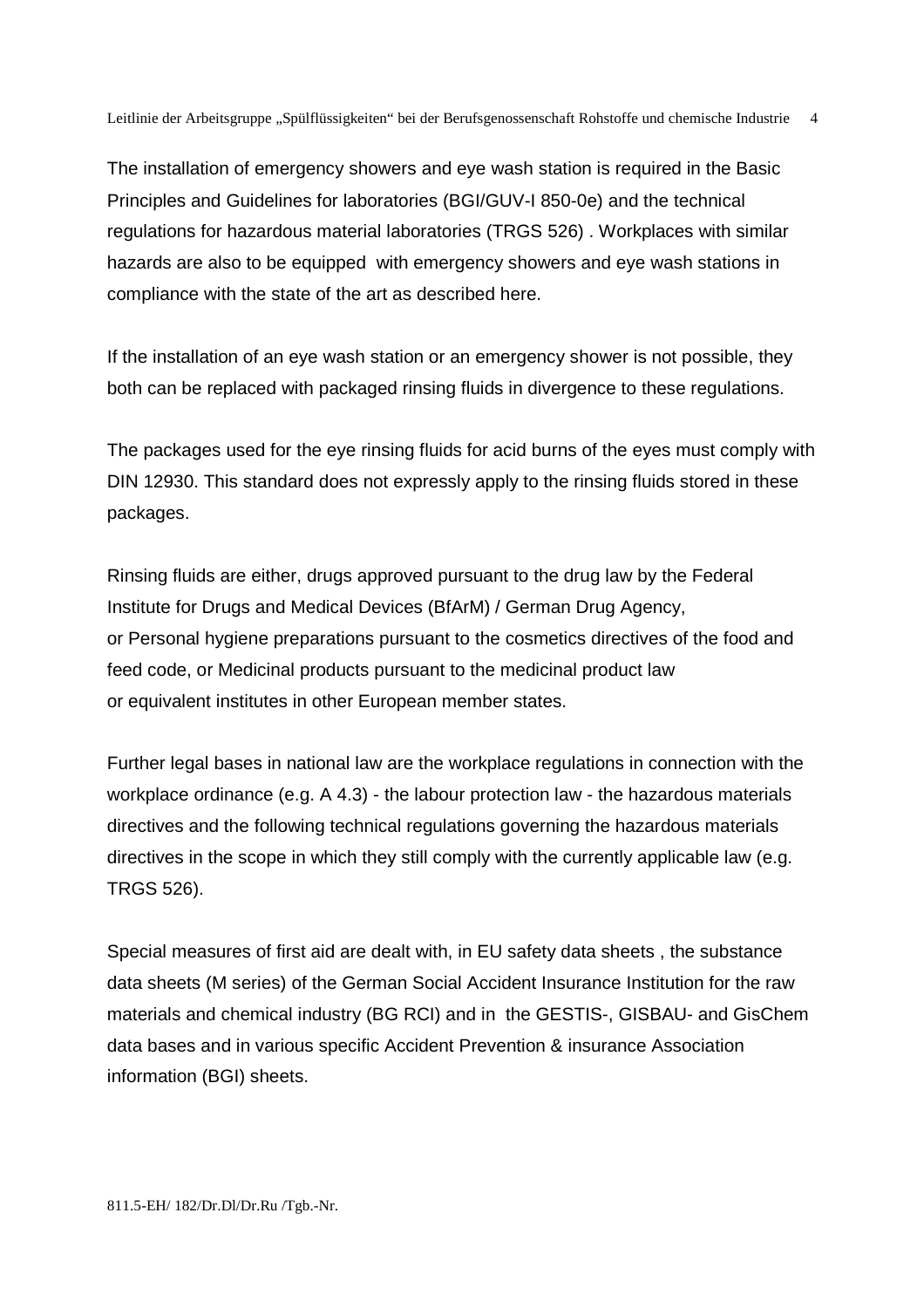# **6. Workplace use of rinsing fluids**

Rinsing fluids can, taking the operational general conditions into account, be used as substance for first aid in accidents involving, for instance, caustic or poisonous substances. A sample directive on the use of eye rinsing packages for first aid is contained in Appendix 1.

A rinsing period of at least 10 to 20 minutes is required to achieve sufficient results. Experience has shown that approx. 5 to10 litres of fluid are required for this time span; it is therefore necessary to keep a corresponding number of rinsing packages in stock.

The further treatment of the accident victim with rinsing fluids is solely the responsibility of the medical experts entrusted with the further treatment.

If the risk at the workplace is solely from acids or caustic solutions it may be advisable to have specific rinsing fluids on stock for first aid. Experiments have shown that rinsing fluids bear varying degrees of suitability for caustic solutions or acid burn. The application of the fluid should not lead to a loss of time.

If rinsing fluids are provided at the workplace for applications that the manufacturer has not specifically determined, the suitability is to be evaluated and documented.

**7. General demands made on rinsing fluids for use at the place of work.**  Rinsing fluids must fulfil the basic demands regarding quality, safety and their harmlessness to health and their purpose (efficacy) (e.g. acc. to MPG, AMG (EU pharmacopoeia or cosmetic directives).

Safety evaluation of the manufacturer/marketing:

• The evaluation of the irritation and allergy potential should be made taking into account the hazards at the workplace .

811.5-EH/ 182/Dr.Dl/Dr.Ru /Tgb.-Nr.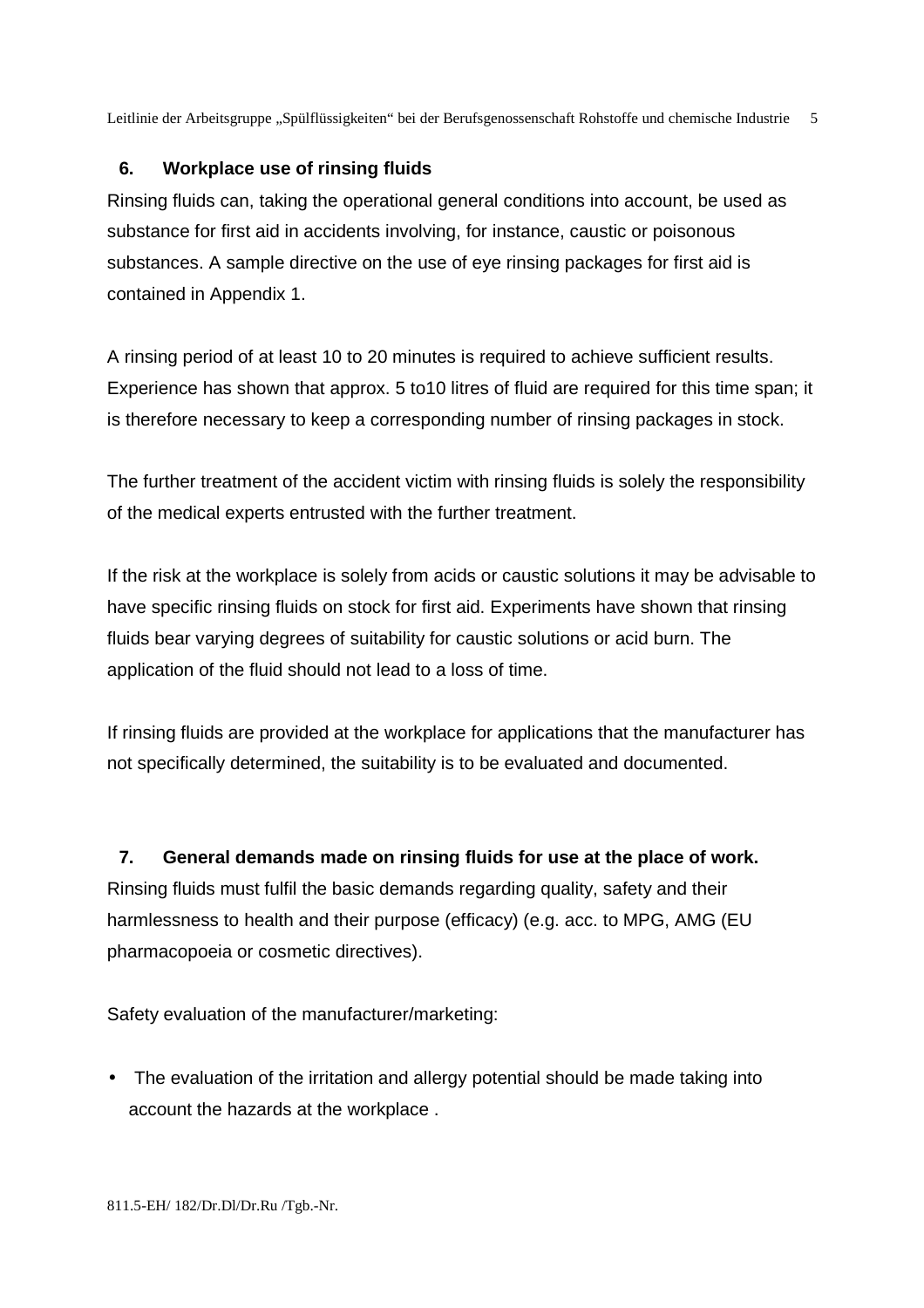- Eye rinsing fluids must be sterile, may not be manufactured oneself and must not be stored once opened.
- With reference to the composition of the eye rinsing package the data of DIN 12930 are to be complied with

All the components must be identified scientifically on the packaging according to type and quantity acc. to INCI (International Nomenclature of Cosmetic Ingredients). In founded exception solely the identification of the substances contained suffices.

#### **8. Recipe requirements**

Eye rinsing fluids must be sterile.

Rinsing fluids should not contain particles, must not contain visible particles. Suitable validation directives are drawn up, among others, in the EU pharmacopoeia.

Rinsing fluids should not contain any preservative substances.

Buffered eye rinsing fluids must be isohydric (almost pH-neutral), unbuffered eye rinsing fluids and other rinses should be isohydric, the pH may only diverge from the physiologic range (approx. pH 7.2) in exceptional cases.

All the constituents must be of the required quality, preferably in compliance with the applicable pharmacopoeia.

Rinsing fluids must be approximately isotonic to tear and tissue fluid, all exceptions must be justified.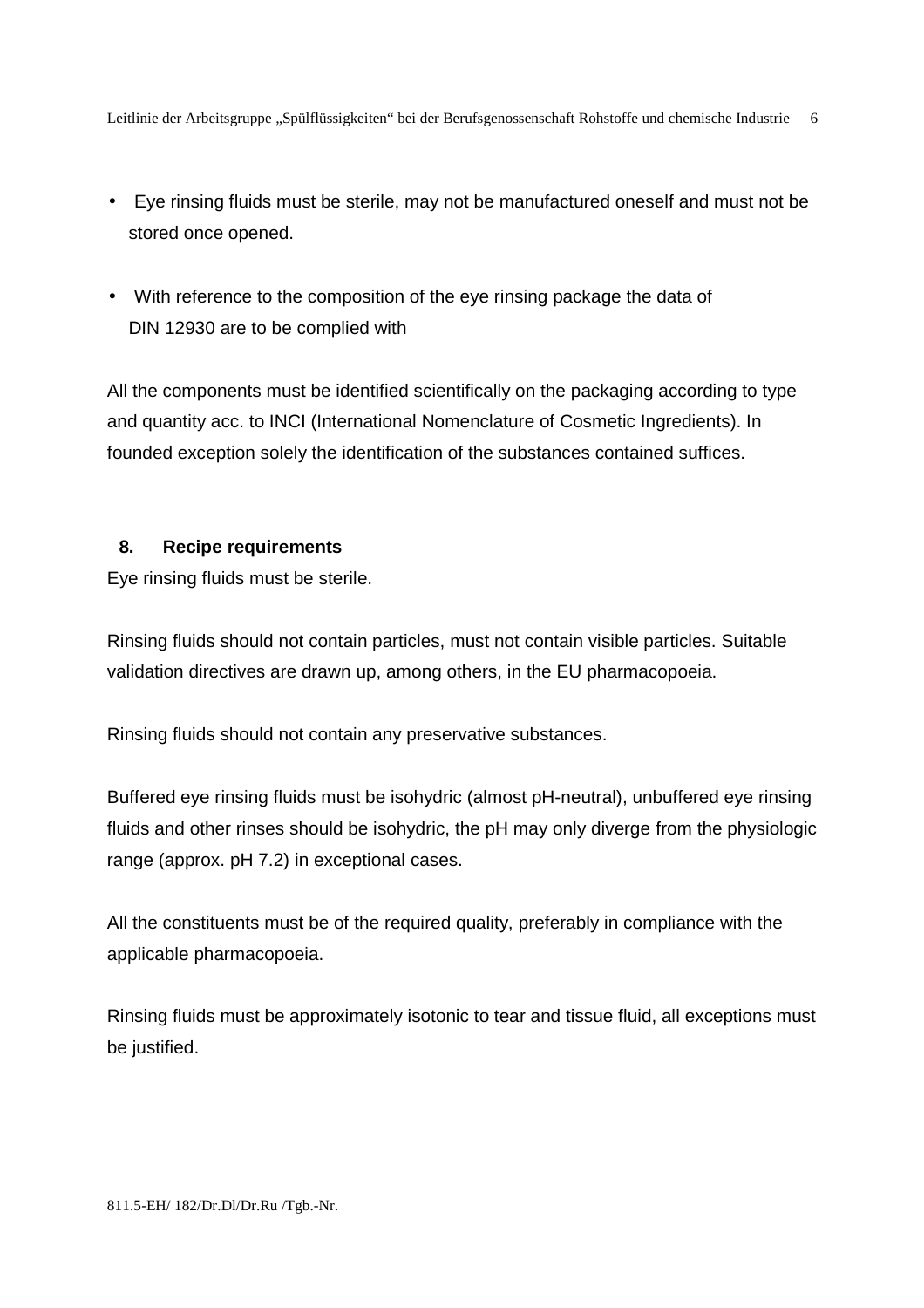# **9. Requirements for validation of efficacy and suitability**

If a marketing authorisation is not available (for which the following is a prerequisite anyway), the areas of application must be precisely described. The efficacy and safety when applied (purpose) must be validated in the course of a safety evaluation while taking the toxicological profile of the constituents and the conditions of use at the workplace into account or must be plausible according to approved state of knowledge.

# **10. Requirements for product information and packaging**

Important information must be drawn up on the label of the package. The employers and users who provide rinsing fluids at the workplaces, who use the latter respectively, require a number of information data for the right selection and the best application respectively. The latter are listed as an example in the following.

# **Relevant product information**

- Clear definition as rinsing fluid for first aid application
- Intended use with concrete identification of the area of application (eye, skin etc.) if applicable, further areas of application and information on type of application (first aid substance, emergency measure, medical treatment etc.)
- Mention of contra-indication applications (e. g. "not suitable for...")
- Data on proof of efficacy
- Legal status (e.g. drug, body hygiene substance, pharmaceutical product, etc.)
- Application form
- Where applicable instructions on applicability to the eye)
- Storage and transportation information (e.g. min. shelf life or application period after opening, exclusion of reusability)
- Package sizes
- Functionality with regard to area of application, type of application, duration of application and quantity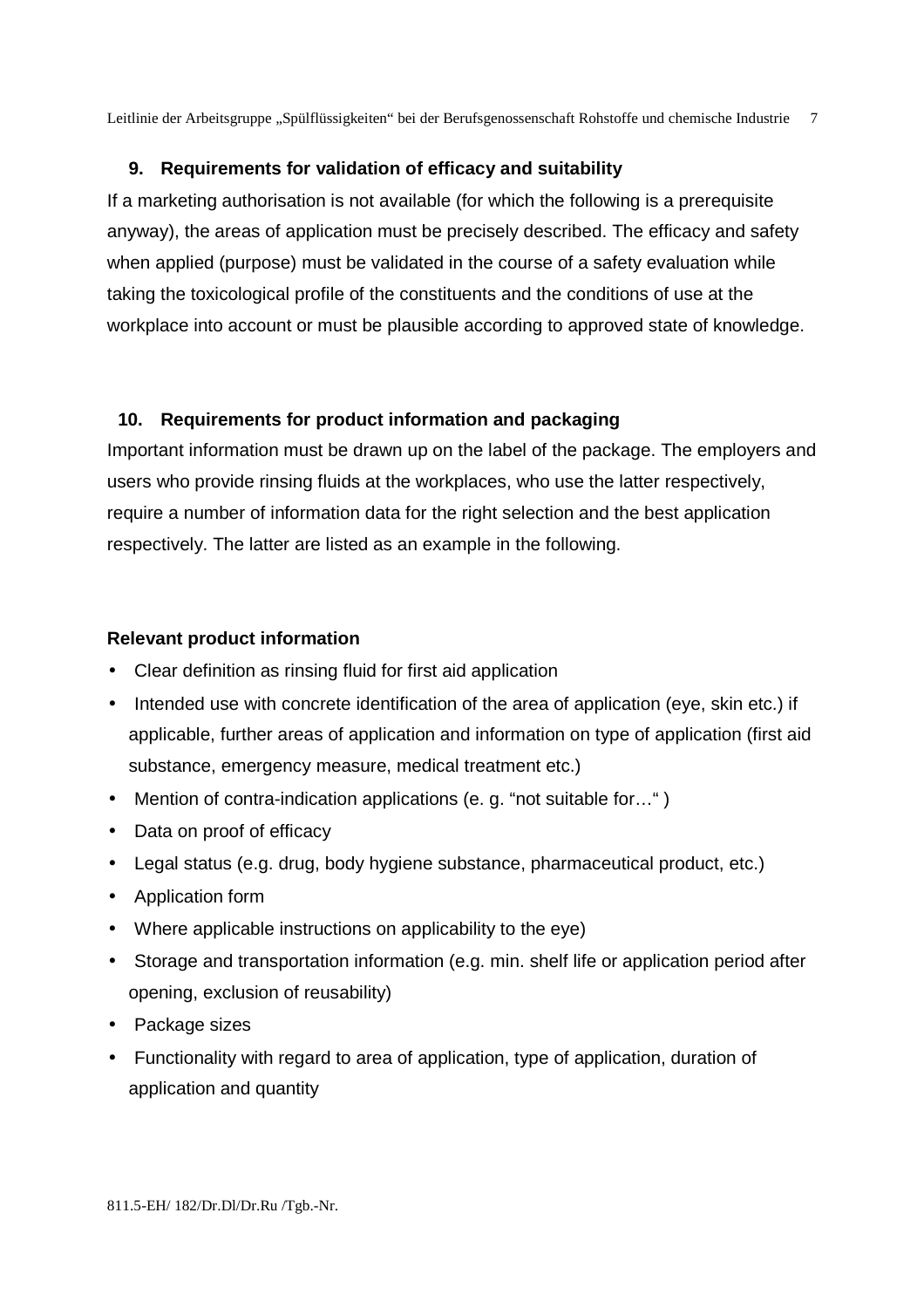- Information for the user (e.g. "Package insert", application recommendation, indication)
- Identification of composition
- Data on buffering and, if applicable, specific actions
- pH
- Buffering capacity as acid or base equivalent indicating the pH value
- Contact data of the manufacturer [Telephone (where applicable with 24-hour hotline), Email address etc.]

#### **Further important information:**

Source of supply for the products

#### **Labelling on the container:**

- Clear definition as rinsing fluid for the application as first aid substance
- Intended use and application areas
- Mention of contra-indication application
- Application form
- Where applicable, instructions on applicability to the eye
- Storage and transportation information (e.g. min. shelf life or application period after opening, exclusion of reusability)
- Package sizes
- Contact data of the manufacturer [Telephone (where applicable with 24-hour hotline), Email address etc.]

# **Packaging:**

Rinsing fluids for application to the eye must be sterile.

Rinsing fluids may only be marketed in single dose containers with originality lock.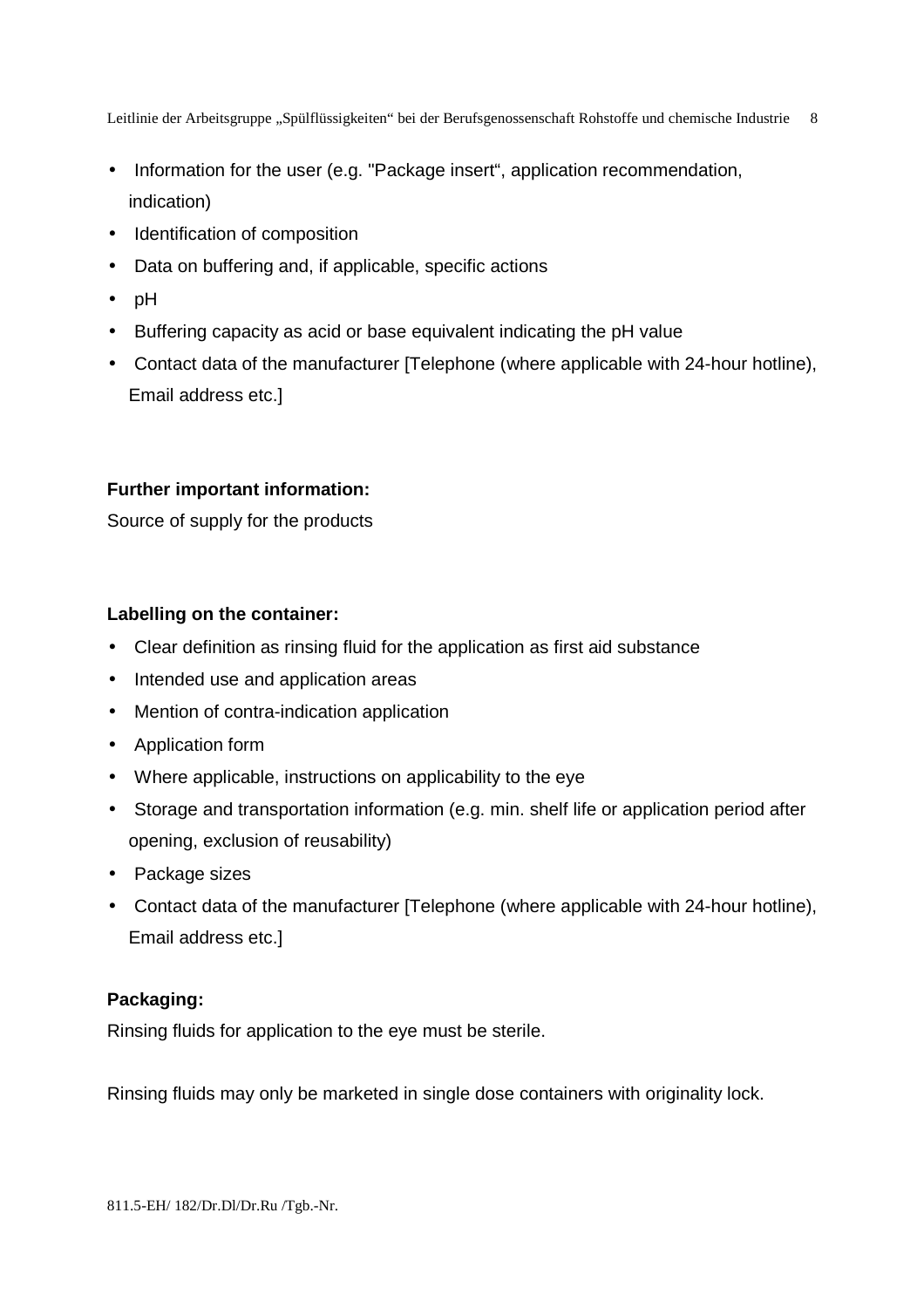The product must be clearly assigned for the intended application. It must be recognised at first glance that the rinsing fluid is a substance for application in first aid. The same also applies for the respective area of implementation. Pictographs (Rescue symbols E06) are recommended in this connection.

# **11. Literature**

The following quotations reflect the state as in 06/2013. It goes without saying that the latest laws and ordinances are always to be applied:

- 1 Regulations for the prevention of industrial accidents "Principles of Prevention" (BGV A1)
- 2 Directive of the Accident Prevention & insurance Association "Working Safely in Laboratories - Basic Principles and Guidelines (BGI/GUV-I 850-0e)
- 3 DIN 12930 "Eye rinsing flasks"
- 4 Regulations governing place of work (German regulations on work place ArbStättV)
- 5 Law on the implementation of measures of safety to improve the safety and health protection of the employees at work (Article 1 of the law on the implementation of the EC Frame Directive and of other safety guidelines; e.g. German labour protection law -ArbSchG)
- 6 Regulations on the protection against hazardous substances (Regulation on hazardous substances – (GefStoffV))
- 7 TRGS 526 "Laboratories"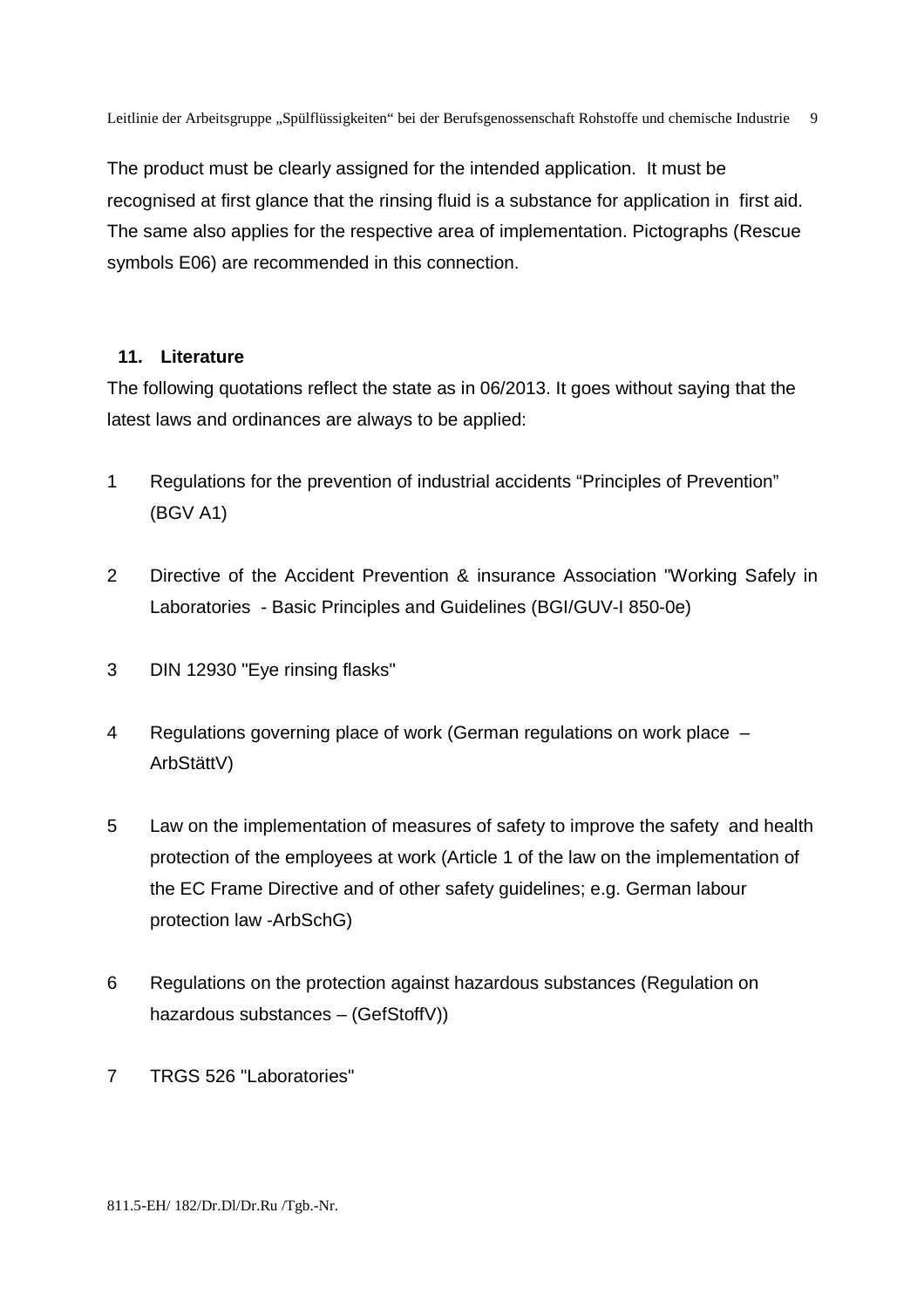- 8 Data leaflets "hazardous Substances" of the German Social Accident Insurance Institution for the raw materials and chemical industry (BG RCI) (e.g. BGI 595)
- 9 Hazardous substance information system specific for the industry of the German Social Accident Insurance Institution for the raw materials and chemical industry (BG RCI) http://www.gischem.de/
- 10 Law governing medical devices (Medical device law MPG)
- 11 National and EU pharmacopoeia; e.g. AMG
- 12 Cosmetics regulations
- 13 Nasterlack,M. et al.: Zur Effektivität der Spülung mit fließendem Wasser als Erste- Hilfe Maßnahme nach chemischer Augenkontamination, Zbl Arbeitsmed 63 (2013) 94-100
	- **a. Appendix 1 Sample Directives**